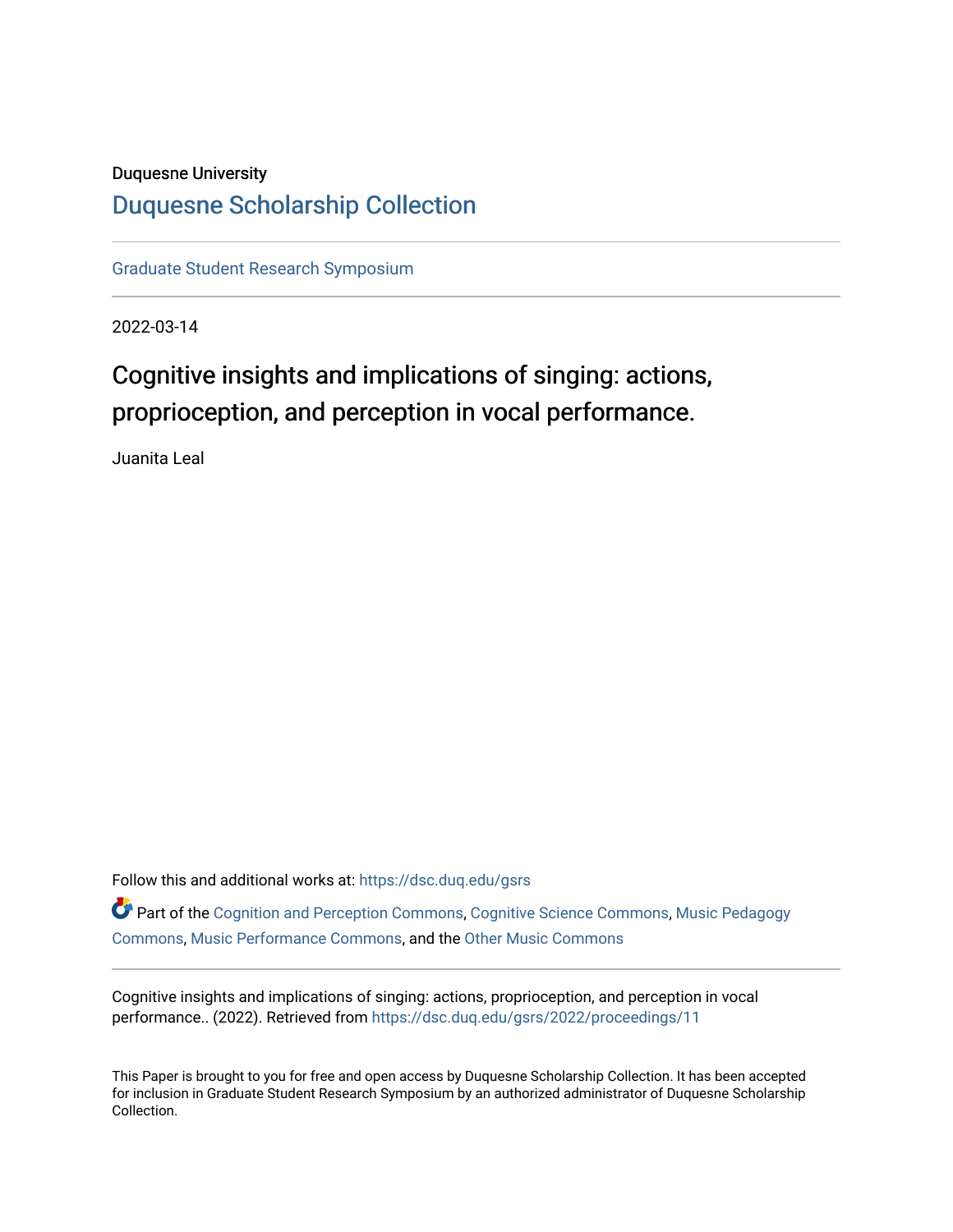Duquesne University March, 2022.

Mary Pappert School of Music

Mentor: Dr. Zvonimir Nagy

Juanita Leal

## **Cognitive insights and implications of singing: actions, proprioception, and perception in vocal performance.**

## **Introduction:**

Studies in vocal performance have suggested the interdependence of cognitive reactions and performative proprioception. This interdependence indicates an introspective selfevaluation process during the act of musical performance. When affected by singers' judgment of vocal production, self-evaluation and perceptive processes potentially change due to implicit competitive roles in the music performance environment.

Singing can affect a person's body in many ways, beginning with the brain's responses when completing this task in different environments. Likewise, singing can relieve stress, stimulate the immune response, release endorphins, and improve overall mental health and mood<sup>1</sup>. The process of singing also gets affected by the primitive parts of our brain that send responses to stimuli that it might sense as dangerous. For example, being stared at by an audience. The relationship between cognitive processes and singing leads to the following questions: what are the specific cognitive functions and processing when singing, and how does each person perceive their singing voice? How does the singer respond to vocal performance within the critical artistic and academic environment? What makes the

<sup>1</sup> Stanborough, R. 2020, November 10. *10 Ways That Singing Benefits Your Health. https://www.healthline.com/health/benefits-of-singing*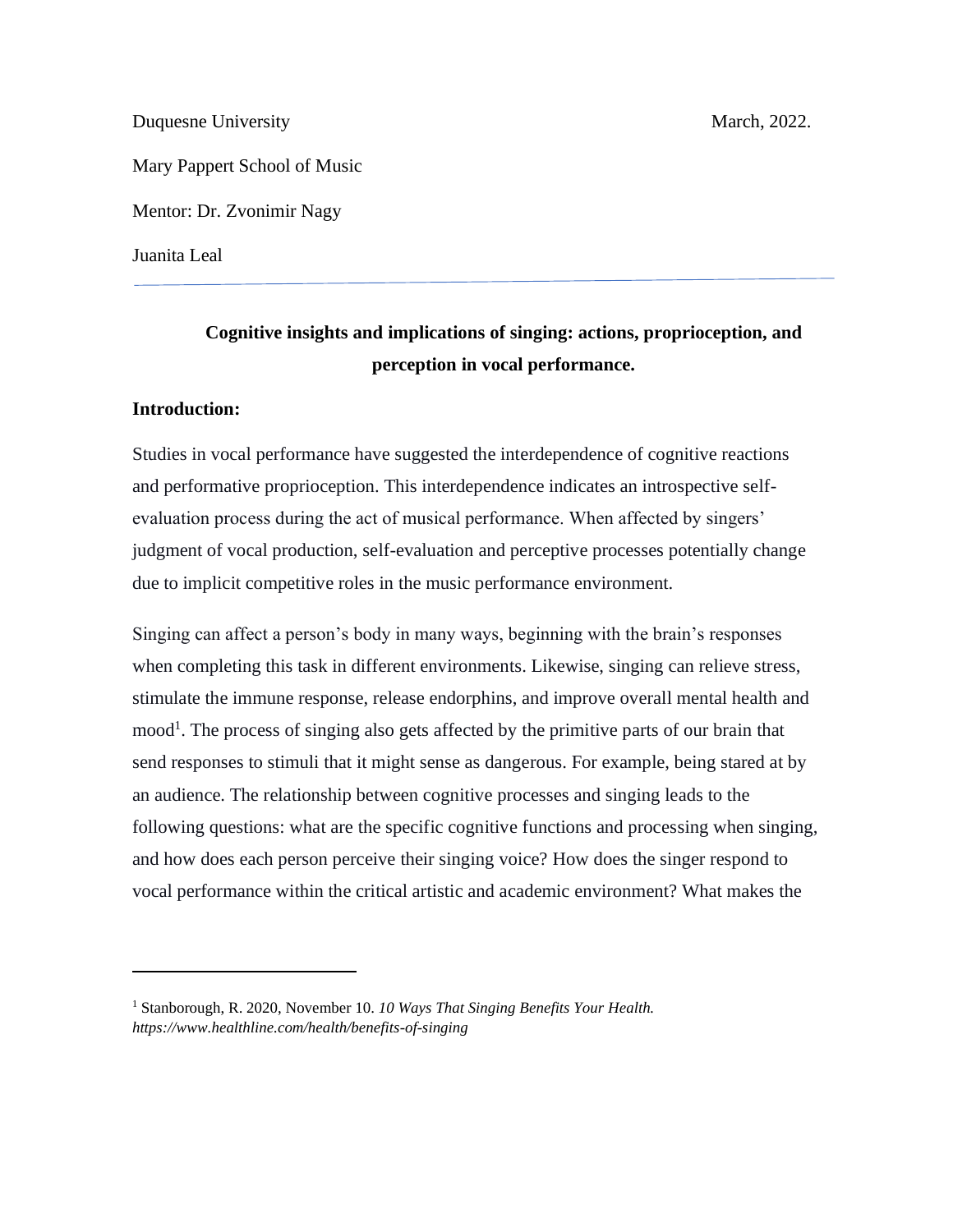brain relate the sound it senses to our bodies, and what cognitive process is involved in judging said sound?

In this project, I delve deeper into the ways the brain recognizes aspects of vocal sounds, how it reacts to the process of singing, and how it can identify them as its own in two different environments: the controlled practice space and the variable performance space. By reflecting on existing research and conducting a series of interviews with college voice students, I aim to understand how they perceive their voices during the act of vocal performance and whether they notice a change in said perception while they think they are being judged. In the end, I will compare the results of my interviews with the literature reviewed to determine whether perceptual aspects of singing map onto the results that researchers have found.

### **Cognitive studies on singing:**

Singing is as complex a process as is reasoning, thinking, and memory storage. What all these tasks have in common is that they are distributed across different parts of the brain. It has been studied that while a person is singing, the left temporal lobe, right temporal lobe, frontal lobe, occipital lobe, and parietal lobe become active to coordinate the number of single processes that are required when completing this task.

The *temporal lobe,* located above the ear, is the most significant for hearing. It contains the part of the brain known as the auditory cortex. […] The *frontal lobe*, located behind the forehead, is associated with executive functions, learning, memory, and planning. It contains the motor cortex and is implicated involuntary muscle motion, which would include altering the pitch or timing of a note. […] The *occipital lobe* at the back of the head is associated with vision and is relevant to singing from the standpoint of processing signals of moving lips, facial expression, and bodily rhythmic motion of fellow choristers or a choral leader, or checking in a mirror one's posture and motor behavior when practicing. The *parietal lobe*, on the top, […] is well-positioned to receive and integrate information from the different senses: auditory, visual, tactile, skin receptors, kinesthetic (motion perception), and proprioceptive (position of muscles and joints). It contains the sensory homunculus, a distorted map of the body representing sensory responsiveness, with disproportionate space dedicated to sensations from the vocal tract (tongue, lips, pharynx),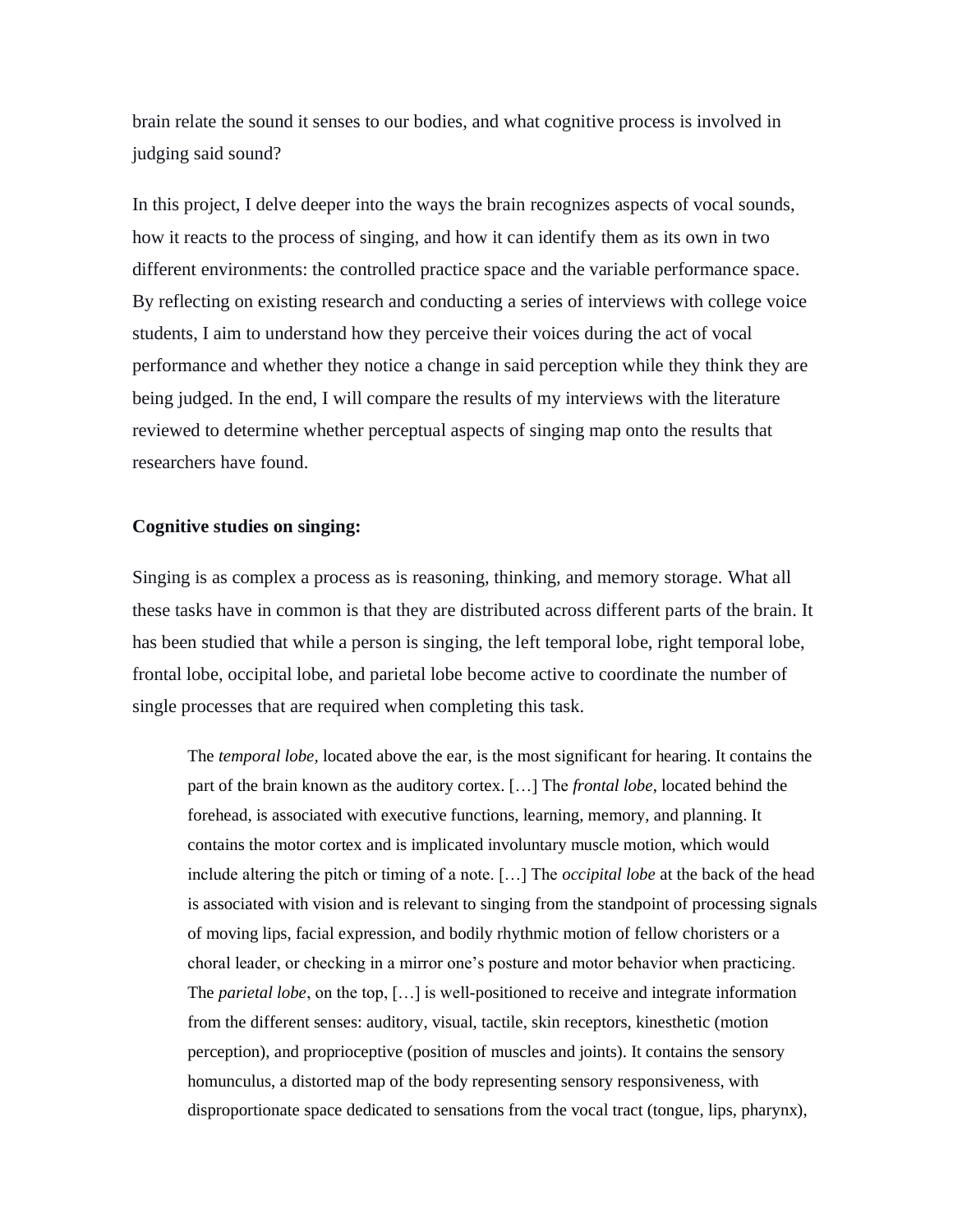as well as the nose, eye area, and fingers/hand. (Cohen, A. J., Levitin, D., & Kleber, B. 2020, pp. 2-3)

As explained by Levitin, Cohen, and Kebler in *Brain mechanisms underlying singing*  (2020), there is a hierarchically organized brain system that has parallel pathways for both controlled vocalization and voluntary fine-motor control of emotional voice production. These two pathways consist of: first, activation of the *larynx/phonation* area of the motor cortex that trigger movement by the different sets of muscles that manage the vocal fold closure generating sound when the air passes through them; and second, the activation of a brain region that plays an important role in autonomic function, motivated behavior, and behavioral responses to threatening stimuli – the periaqueductal gray (PAG). Said pathways are connected to limbic structures that are involved in emotional vocalization and voice initiation (like the amygdala, hypothalamus, and hippocampus), and while simultaneously activated, they could potentially generate an emotional response in a singer experiencing any degree of performance anxiety. This reaction would explain why the performer could go through a lack control over his or her voice while singing in front of an audience.

Singing requires the coordination of three complex cognitive processes in addition to what has been mentioned above: forming a mental model of the song that will be performed; making the laryngeal adjustments necessary for accurate pitch production, as well as timbrical representation of the model in mind; and auditory and motor feedback to determine whether the targeted sounds are reached and making modifications if it has not.

Therefore, not only does singing require the brain activity that is fixed to configure the muscular activity to produce sound, but it also involves processes behind proprioceptive, perceptive, and kinesthetic responses to gain a better understanding of how the task is being accomplished. These processes rely on the *somatosensory cortex,* which transmits feedback from the vocal tract, larynx, and respiratory systems while the *auditory cortex* provides information from auditory feedback, helping the brain connect the different parts of the brain that account for the recognition of one's sound.

Likewise, voice teachers widely discuss the importance for a singer to be able to recognize and internalize the kinesthetic aspect of voice production to make structural changes in the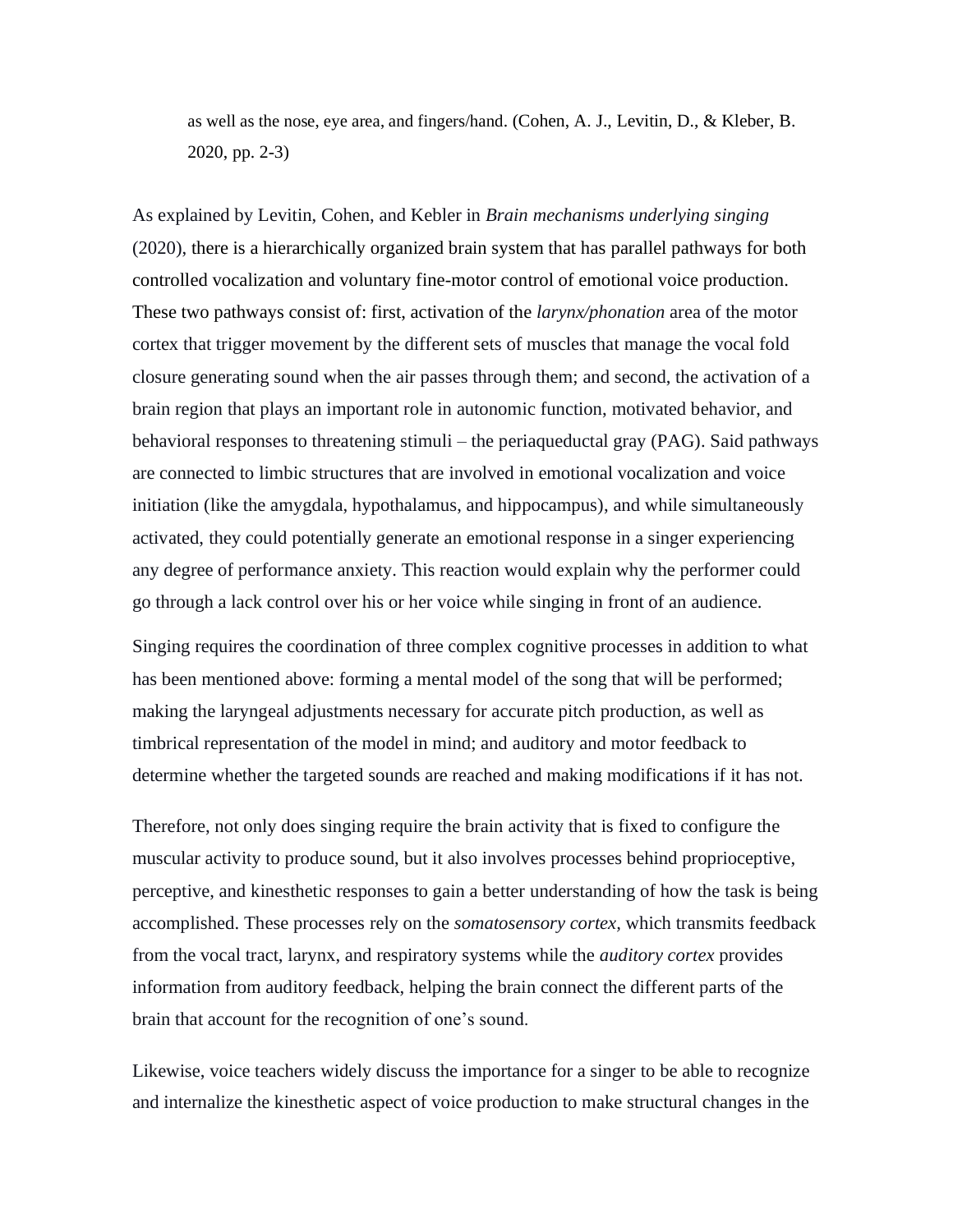production of the sound. These changes aim to develop a strong technique, which would be the ultimate tool to gain an effective muscle memory that would not be strongly affected by the activation of the PAG while performing.

For better clearance of the aspects that this research is covering, the definitions of *kinesthesia, proprioception,* and *perception* are the following:

- **Kinesthesia:** the ability to sense the position and movement of different parts of the body using sensory receptors (proprioceptors) in joints, limbs, and muscles. Kinesthesia is a key component in muscle memory and hand-eye coordination and its discovery led to the study of proprioception.
- **Proprioception:** although used interchangeably with kinesthesia, proprioception refers to "the sense of relative positioning of neighboring parts of the body". Part of the functions of proprioception includes the perception of joint position and movement, muscle force, and effort.
- **Perception:** the process of becoming aware of objects or processes using the senses.

## **Subjects:**

For this research, five classically trained singer subjects in their first or second years of master's degrees were asked to record two videos, as well as answer a three-part questionnaire regarding the perception of their voice. For the two videos, the singers have been told to record one piece of their choosing in two different settings: the first, in a practice session where they did not feel pressured; and the second, a formal recording of a said piece that was going to be sent to a hypothetical panel of juries that would evaluate their performance<sup>2</sup>. The purpose of the questionnaire is to determine various aspects regarding the perception of their voices:

 $2$  It is important to clarify that the singers believed that the recordings were in fact sent to the panel of juries.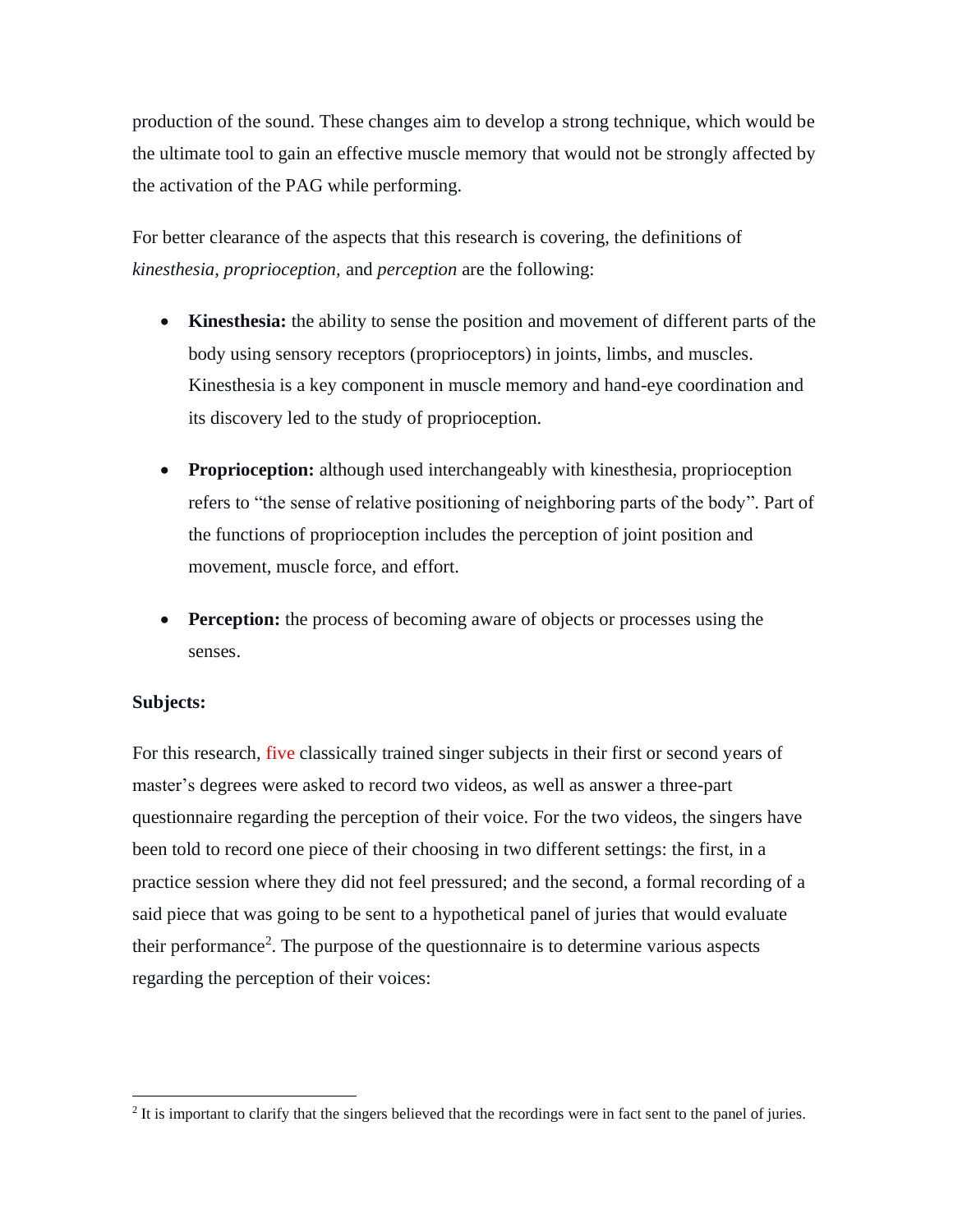- 1. How they perceive characteristics of their sound regardless of what other people have told them about their voice.
- 2. What they have been told about their voices and how this can affect perception and proprioception of their sound when singing.
- 3. What part do kinesthetic and proprioceptive aspects play in the perception of their voices.
- 4. Whether their perception of their voice is changed when being in an anxietyinducing situation when performing.

## **Results:**

## **General aspects of their perceptive experiences:**

The first part of the questionnaire was a review of general aspects that a singer might take into consideration when referring to his or her own voice. These include how they would describe their own voice, the impact of auditory perception, what other people have expressed they hear in the singer's voice, and what perceptive aspects help them relate the sound they are hearing to the sensation of their bodies.

For the most part, the singers seem to be able to describe with precision what sound characteristics are found in their voices and can use lingo that helps them on determining what type of voices they have. Although they all confirm hearing these qualities, there is a psychological aspect that reflects on what they hear compared to what they wish to hear while they are performing. Often, this makes them change their vocal technique to achieve what they want to hear, resulting in tension and less effectiveness in the projection of the sound.

Though most subjects answered that they do feel like auditory perception is important, they all agree on the fact that the kinesthetic and proprioceptive aspects are more reliable to determine what is happening with their technique. Most of them replied that sometimes they have believed they sounded "good", but they felt tension in their phonatory and articulatory system while singing. Nevertheless, the way they relate the heard sound to the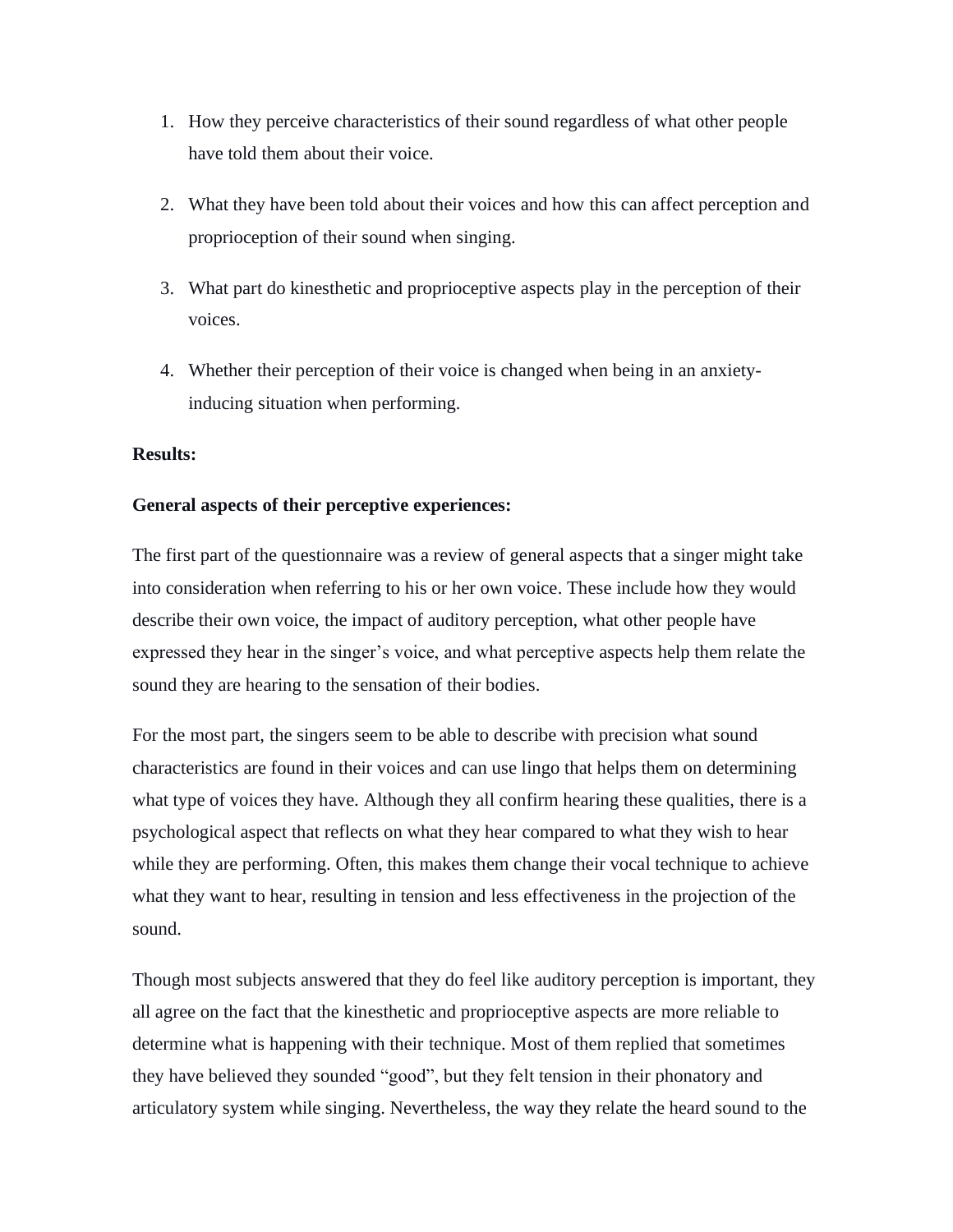production of sound in their bodies relates to the characteristics they associate with "good singing", which might mean they still focus more on what they want to hear. Aspects like vibrato, brightness, and projection seem to be the key for the singers to relate what they are hearing to kinesthesia and proprioception while performing.

Their mental state, while they are practicing or performing, is a determining element that affects their perception of their voice. Other components like validation from an external listener, how they are feeling emotionally, and the self-critical process of comparing their voices with other peoples' also affect the perception of their sound. However, there seems to be a direct connection between what this group of singers perceives in their voices and what other people have expressed that they sound like.

The kinesthetic aspect of technical difficulties while singing, the psychological component of being self-conscious because of an external opinion (usually after singing), and the confidence in learning the music were the recurring aspects that determined the sensation of not having "sounded good" in a specific situation. Whereas the perception of "good singing" refers to how well they knew the music, how much in control over the muscle behavior of the instrument they have, and how connected they were to the character they were interpreting.

When answering the question "how do you perceive that your voice gets affected when performing in an environment where you might get nervous?", three of the five subjects described a feeling of constriction in the muscles of the larynx, as well as a diminishing projection in the sound. For the remaining two subjects, one of them has noticed a "shake" over her entire body due to anxiety, and the other one answered that she does not struggle with being nervous while singing.

### **After recording the practice:**

The second and third parts of the questionnaire aimed to gain insight into what perceptive aspects were in play while the subjects were practicing and how these aspects could vary when filming the recording that was to be sent to a hypothetical panel of juries.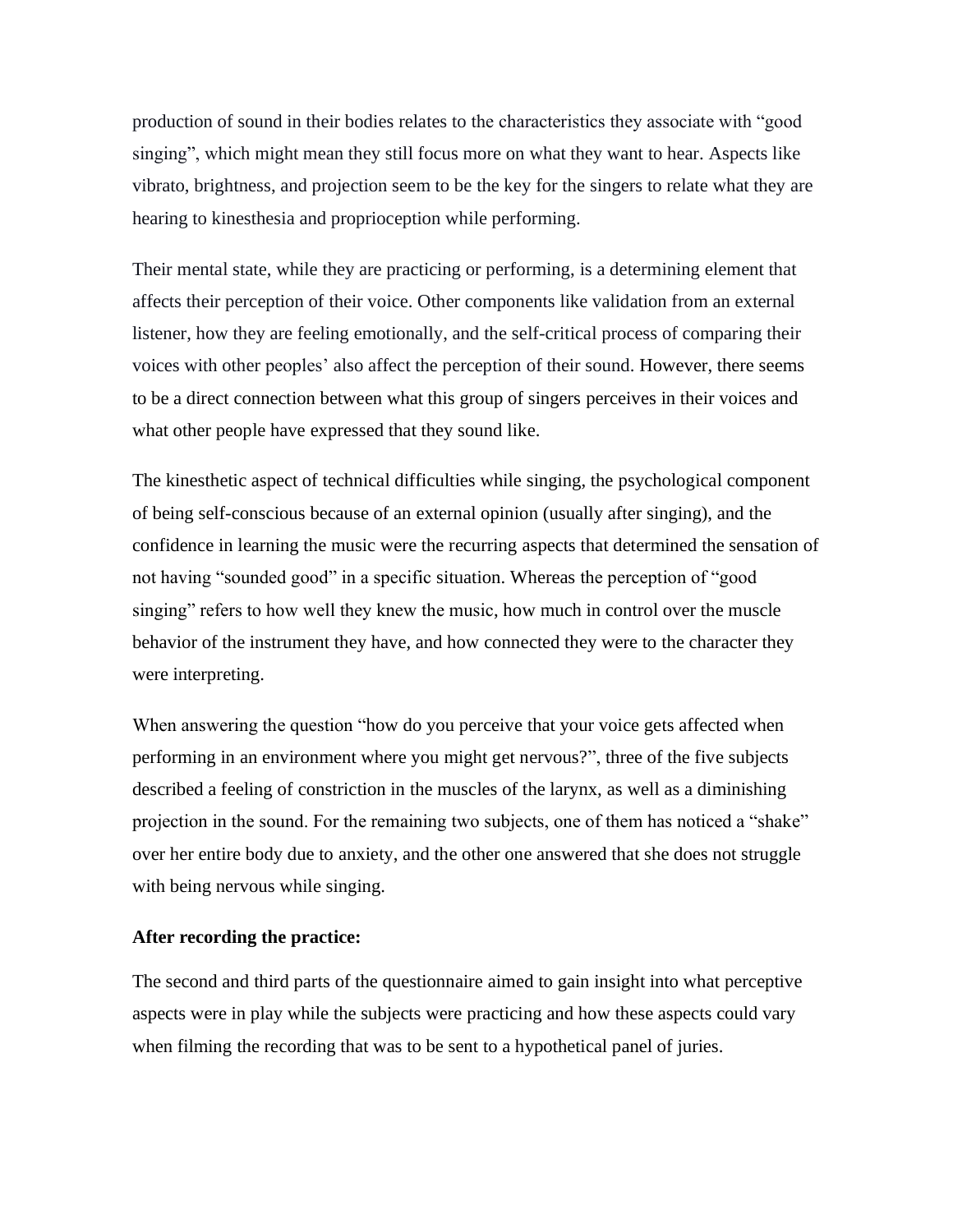While practicing, most of the singers perceived their sound as "normal" (the description often used after this word referred to "not being the best they had sounded but also not the worst") and described feeling comfortable during the practice session. They linked the vocal outcome to a series of tensions or lack of breath support.

The general answer in terms of liking the performance of their voice referred to the awareness of tension and the ability to solve it, as well as the level of connection to the character in the piece. However, the discomfort with the practice session had to do with not feeling like the muscles were free enough or liking the tonal outcome.

When it comes to the frequency with which their voices respond to the target outcome in terms of performance while practicing, three out of the five singers responded that their voices respond to what they aim in a 40% to 50% ratio, since it is hard for them to figure out the muscular behavior right away. The other two responded that their voices respond to what they aim to do 85% of the time while they are practicing.

### **After recording the piece for the panel of juries:**

Overall, the subjects rely mainly on auditory feedback, kinesthesia, and proprioception to determine what the vocal outcome was while performing the piece. The first two subjects described their bodily sensations a lot more, as opposed to subjects C through E, which relied mostly on auditory feedback. Subject D did do two recordings and most likely answered the questionnaire after hearing the recording, which was not ideal – since the goal of the research is to gain insight into what singers are perceiving in real-time.

There seems to be a great influence of psychological aspects (how secure they were while performing, insecurities about recording themselves, and the emotional response that the piece had on them) on the kinesthetic, proprioceptive, and auditory aspects of their perception. Frequently during the questionnaire, the subjects would describe what their train of thought was while performing and how this connected to the other aspects.

Even though all of the subjects answered that their voices did do what they were looking for in the performance, there were descriptions of difficulty in maintaining the aimed vocal production. Likewise, the average response in their muscle behavior while performing is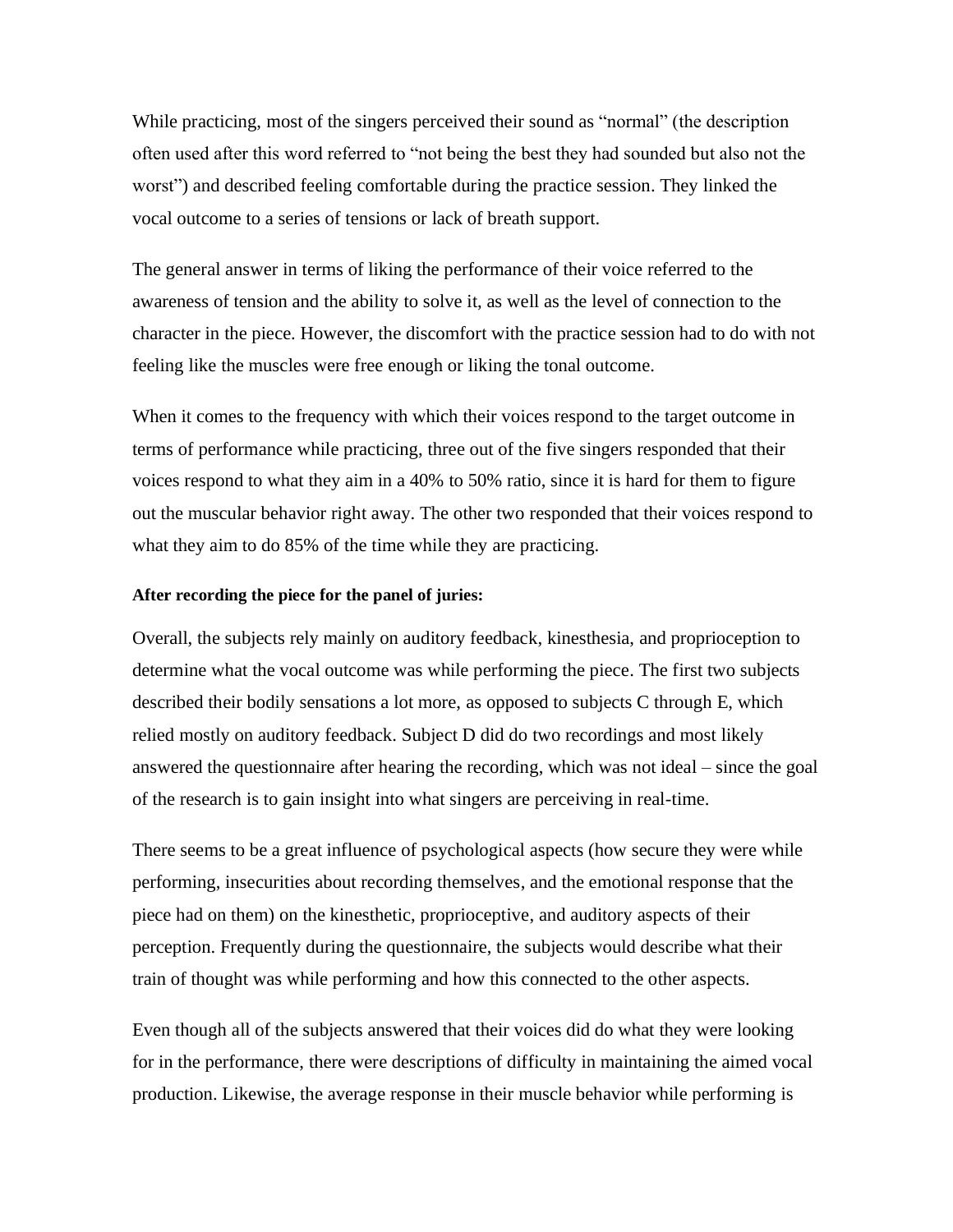60% to 85% accuracy between what the singers intended to do and what the vocal outcome came to be while performing onstage.

When asked how often their voices responded to what they wanted to do interpretively while performing in general, subjects A and B answered that they did not feel like the thought of being judged affected their performance. However, subject A did emphasize the fact that she did not feel bothered about this because it did not represent a grade. Subjects C through E did notice that their performance was being affected by a light performance anxiety product of the thought of being judged.

#### **Conclusions:**

The answers to the questionnaire that the singer-subjects had to fill suggest three main factors that influenced the perception of their voice. The first was the auditory feedback, the second was the kinesthetic and proprioceptive aspect, and the third was the psychological standpoint.

Based on the results, one of the main conclusions of the study refers to the importance of the psychological aspect of singing. Although auditory perception, kinesthesia, and proprioception were influential factors in the singers' perception of their vocal production and the capability to relate the perceived sound to the interoception of the instrument, psychological aspects such as what they relate to "good singing", what they have been told their voices can and cannot do and how they "wish to sound like" play the most important part in how they perceive their voice. In fact, it seemed to have the most impact on how performance is judged by performers themselves in any of the instances.

Whenever the subjects seemed to be insecure about musical qualities like rhythm and pitch, the answers to the questionnaire leaned towards laryngeal tension and lack of auditory attention. This suggests a connection between musical accuracy and both auditory and kinesthetic perceptions of the performance in the practice session as well as the performance.

The third conclusion according to the answers of the singer-subjects seems to be that auditory perception, although helpful and relevant in pitch accuracy, sometimes might not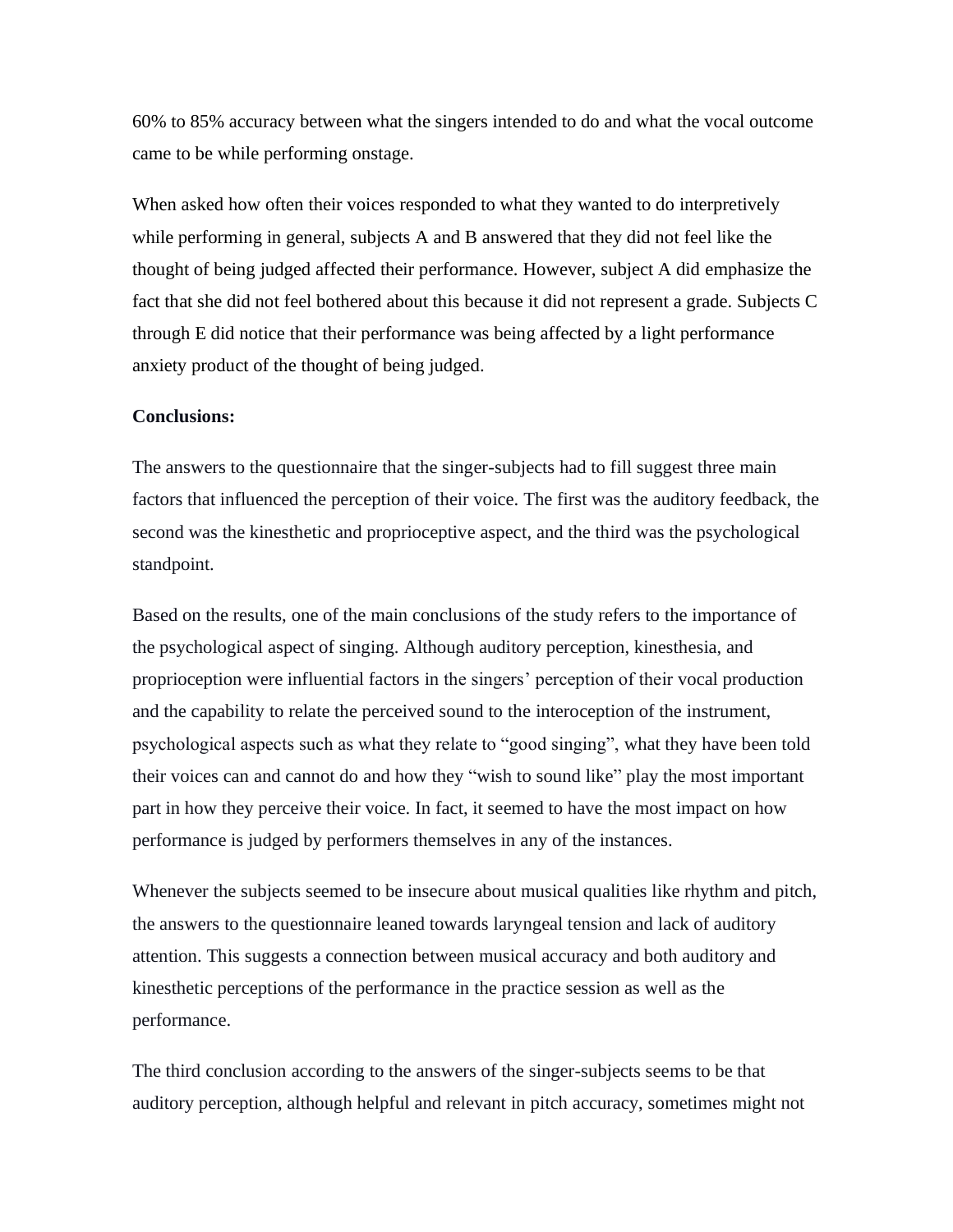be a trustworthy tool when it comes to an effective technique, since it is largely influenced (as stated previously) by a psychological desire to adjust the natural sound of their voices to what they consider "beautiful".

Singers seem to be more aware of the correlation between kinesthetic-proprioceptive capacity and auditory feedback when their vocal production is less coordinated than when they are having moments of better technical effectiveness. This means that while each singer perceived a more intensive need for technical polishing, the association between their bodily sensations and the sound they heard as a result of these sensations was clearer to them; as opposed to when they described their signing as particularly "good".

It is suggested to remake this study in an environment where the singers cannot control the outcomes entirely (i.e. record themselves, hear the recordings) to get more accurate results in terms of what they perceive in real-time. Likewise, it is also suggested to remake this study by incorporating contemporary commercial music singers and a broader number of subjects.

## **Topics of discussion:**

- Since the subjects' concept of how their voice "should sound like" is also largely influenced by what other people have told them about their voice, is there a need for a voice teacher to provide verbal feedback on what a singer sounds like?
- Is it better to let the student develop a strong technique based on how comfortable they feel while singing and how effective this sound might be onstage without the descriptive aspect of said sound?
- Would it be more helpful to tell a singer what their voice is like *after* they have developed a stronger technique to help them with repertoire choices instead of biasing their perception over their voice *before* they have achieved the desired technical goal?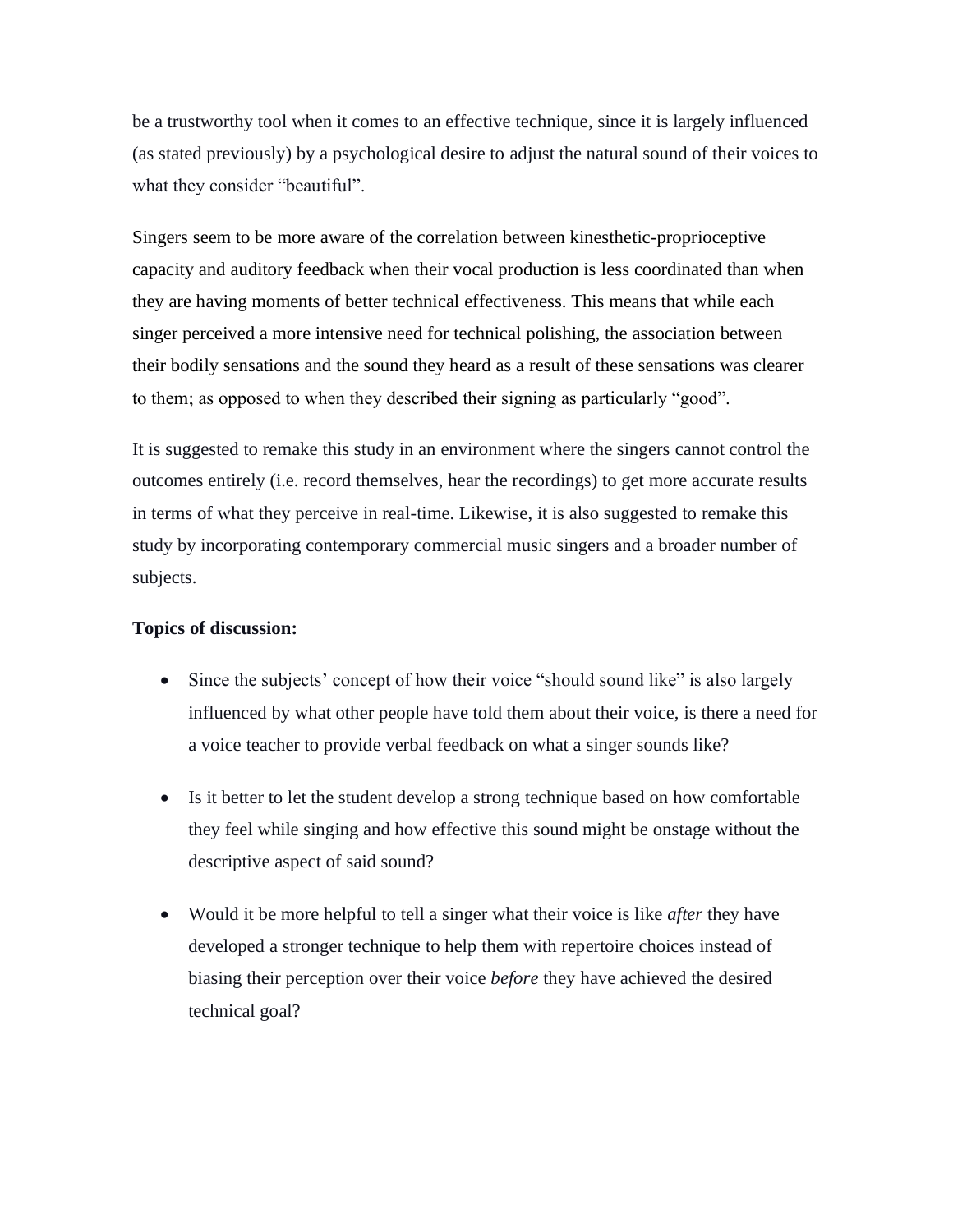### **References:**

- 1. Amir, O., Amir, N. & Kishon-Rabin, L. (2003). The effect of superior auditory skills on vocal accuracy. *Journal of the Acoustical Society of America*, *113*, 1102– 1108.
- 2. Arbib, M. A. (Ed.). (2013). *Language, music, and the brain: A mysterious relation*. Cambridge, MA: MIT.
- 3. Belyk, M., & Brown, S. (2017). The origins of the vocal brain in humans. *Neuroscience and Biobehavioral Reviews, 77*, 177–193.
- 4. Bottalico, P., Hunter, E. J., & Graetzer, S. (2015). Effect of acoustic feedback on the singing voice. *The Journal of the Acoustical Society of America*, *137*(4), 2405-2405.
- 5. Brown, S., Ngan, E. & Liotti, M. (2008). A larynx area in the human motor cortex. *Cerebral Cortex*, 18, 837–845.
- 6. Cohen, A. J., Levitin, D., & Kleber, B. (2020). Brain mechanisms underlying singing. In F.A. Russo, B. Ilari, & A. J. Cohen (Eds.), *Routledge Companion to Interdisciplinary Studies in Singing: Vol I, Development* (pp. 79-86). Routledge.
- 7. Dalla Bella, S., & Berkowska, M. (2009). Singing and its neuronal substrates: evidence from the general population. *Contemporary Music Review*, *28*(3), 279- 291.
- 8. Donatelli, R. A. (2011). *Physical Therapy of the Shoulder-E-Book*. Elsevier Health Sciences.
- 9. Kleber, B., Veit, R., Birbaumer, N., Gruzelier, J., & Lotze, M. (2010). The brain of opera singers: experience-dependent changes in functional activation. *Cerebral Cortex*, *20*(5), 1144-1152.
- 10. Levitin, D. J. (2006). *This is your brain on music: The science of a human obsession*. Penguin.
- 11. Myers, J. B., Wassinger, C. A., & Lephart, S. M. (2009). Sensorimotor contribution to shoulder joint stability. In *The Athlete's Shoulder* (pp. 655-669). Churchill Livingstone.